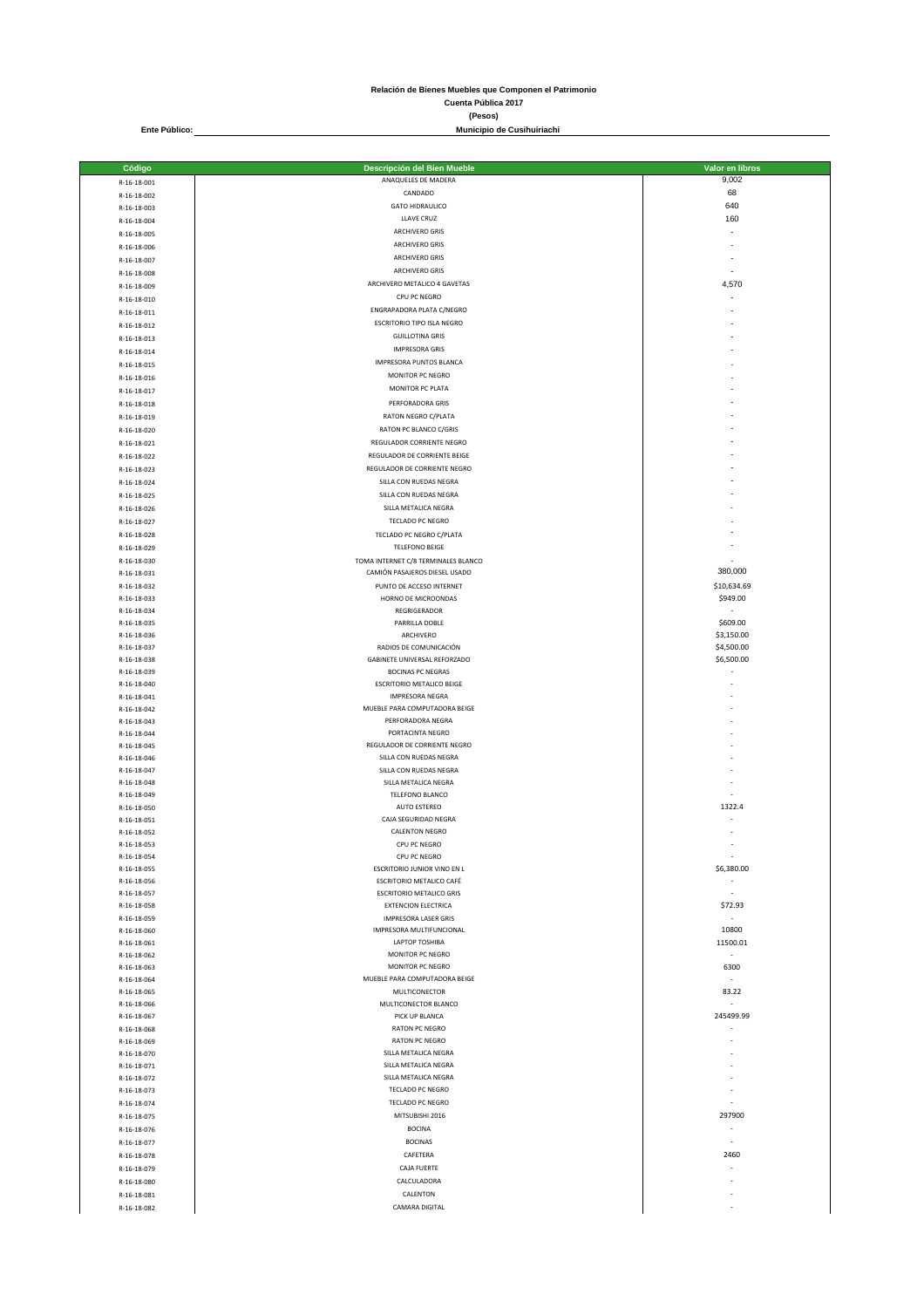| R-16-18-083 | CAMARA DIGITAL                        |         |
|-------------|---------------------------------------|---------|
| R-16-18-084 | CPU                                   |         |
| R-16-18-085 | CPU                                   |         |
| R-16-18-086 | DESPACHADOR DE AGUA                   | 999     |
|             |                                       |         |
| R-16-18-087 | DESPACHADOR DE CINTHA                 |         |
| R-16-18-088 | DESPACHADOR DE CINTHA MANUAL          |         |
| R-16-18-089 | <b>ESCITORIO</b>                      |         |
| R-16-18-090 | <b>ESCITORIO</b>                      |         |
|             |                                       |         |
| R-16-18-091 | GRAPADORA                             |         |
| R-16-18-092 | GRAPADORA                             |         |
| R-16-18-093 | GRAPADORA                             |         |
|             |                                       |         |
| R-16-18-106 | PERFORADORA                           |         |
| R-16-18-107 | PUERTO ETHENET                        |         |
| R-16-18-108 | SELLO INAPAM                          |         |
| R-16-18-109 | SILLA                                 |         |
|             |                                       |         |
| R-16-18-110 | SILLA                                 |         |
| R-16-18-111 | SILLA CON LLANTAS                     |         |
| R-16-18-112 | SILLA CON LLANTAS                     |         |
|             |                                       |         |
| R-16-18-113 | SILLA CON LLANTAS                     |         |
| R-16-18-114 | <b>TECLADO</b>                        |         |
| R-16-18-115 | <b>TECLADO</b>                        |         |
|             |                                       |         |
| R-16-18-116 | TELEFONO                              |         |
| R-16-18-117 | TOMACORRIENTE MULTIPLE                |         |
| R-16-18-118 | TOMACORRIENTE MULTIPLE                |         |
|             | CAMIONETA TRANSPORTE ESCOLAR CHOPEQUE | 135880  |
| R-16-18-119 |                                       |         |
| R-16-18-120 | <b>ARCHIVERO GRIS</b>                 |         |
| R-16-18-121 | <b>BOCINAS PC NEGRAS</b>              |         |
| R-16-18-122 | CAJA SEGURIDAD AZUL                   |         |
|             |                                       |         |
| R-16-18-123 | CPU PC NEGRO                          |         |
| R-16-18-124 | <b>ESCRITORIO TIPO ISLA BEIGE</b>     |         |
| R-16-18-125 | <b>IMPRESORA LASER NEGRA</b>          |         |
|             |                                       |         |
| R-16-18-126 | MONITOR PC NEGRO                      |         |
| R-16-18-127 | PERFORADORA NEGRA C/AZUL              |         |
| R-16-18-128 | PORTACINTA NEGRO                      |         |
|             | PORTAPAPELES C/3 DIV. NEGRO           |         |
| R-16-18-129 |                                       |         |
| R-16-18-130 | PORTAPAPELES CHICO NEGRO              |         |
| R-16-18-131 | <b>RATON PC NEGRO</b>                 |         |
| R-16-18-132 | TELEFONO BLANCO                       |         |
|             |                                       |         |
| R-16-18-133 | MUEBLE DE ARCHIVO BEIGE               |         |
| R-16-18-134 | ARCHIVERO METALICO TRES GAVETAS       | 4570.09 |
| R-16-18-135 | <b>BOCINA</b>                         | 2990    |
|             |                                       |         |
| R-16-18-136 | CAJA PLASTICA HERRAMIENTA             | 133.17  |
| R-16-18-137 | CALENTON                              | 1750.01 |
| R-16-18-138 | CARRETILLA                            | 598.4   |
|             |                                       |         |
| R-16-18-139 | CARRETILLA                            | 598.4   |
| R-16-18-140 | CARRETILLA AZUL                       | 865.81  |
| R-16-18-141 | CINCEL                                | 140.25  |
| R-16-18-142 | CINCEL                                | 140.25  |
|             |                                       |         |
| R-16-18-143 | FLEXOMETROS(CINTA MEDIR)              | 100.98  |
| R-16-18-144 | FLEXOMETROS(CINTA MEDIR)              | 100.98  |
| R-16-18-145 | MARRO 20 LBS                          |         |
|             |                                       |         |
| R-16-18-146 | MARRO OCTAGONAL                       | 142.12  |
| R-16-18-147 | MARRO OCTAGONAL 4 LIBRAS              | 142.12  |
| R-16-18-148 | MARTILLO                              | 114.07  |
|             |                                       |         |
| R-16-18-149 | PULIDORA ESMERIL                      | 2759.6  |
| R-16-18-150 | TANQUE DE GAS 10 KG                   | 649.99  |
| R-16-18-151 | TARIMA DE DANZA                       | 255.2   |
| R-16-18-152 | TARIMA DE DANZA                       | 7026.42 |
|             |                                       |         |
| R-16-18-153 | TARIMA DE DANZA                       | 2827    |
| R-16-18-154 | TECLE 1 TON                           | ÷.      |
| R-16-18-155 | TRICARGA TREJO                        | 3399    |
| R-16-18-156 | ASADON                                |         |
|             |                                       |         |
| R-16-18-157 | ASADON                                |         |
| R-16-18-158 | <b>BATIDORA</b>                       |         |
| R-16-18-159 | <b>BATIDORA</b>                       |         |
|             |                                       |         |
| R-16-18-160 | CARRETILLA                            |         |
| R-16-18-161 | CARRETILLA                            |         |
| R-16-18-162 | CARRETILLA                            |         |
|             |                                       |         |
| R-16-18-163 | COMPRENSOR                            |         |
| R-16-18-164 | CORTA BARILLA                         |         |
| R-16-18-165 | CORTADORA DE PISO CHICA               |         |
| R-16-18-166 | CORTADORA DE PISO GRANDE              |         |
|             |                                       |         |
| R-16-18-167 | CUCHARA ALBAÑILERA                    |         |
| R-16-18-168 | DESPONCHADO                           |         |
| R-16-18-169 | ESCALERA TIJERA 6 P                   |         |
|             |                                       |         |
| R-16-18-170 | ESQUINEROS DE FORMAS 8 PZ             |         |
| R-16-18-171 | FORMAS 13 PZ                          |         |
| R-16-18-172 | GRIFA                                 |         |
|             | MARRO GRANDE                          |         |
| R-16-18-173 |                                       |         |
| R-16-18-174 | MUEBLE PARA COMPUTADORA BEIGE         |         |
| R-16-18-175 | MUEBLE PARA COMPUTADORA BEIGE         |         |
| R-16-18-176 | PUERTA DE ALAMBRE                     |         |
|             |                                       |         |
| R-16-18-177 | PULIDORA                              |         |
| R-16-18-178 | RASTRILLO                             |         |
| R-16-18-179 | REGLA DE PERFIL 1X4X12                |         |
|             |                                       |         |
| R-16-18-180 | REGULADOR DE CORRIENTE BLANCO         |         |
| R-16-18-181 | REMOLQUE 2 TONELADAS                  | 13,600  |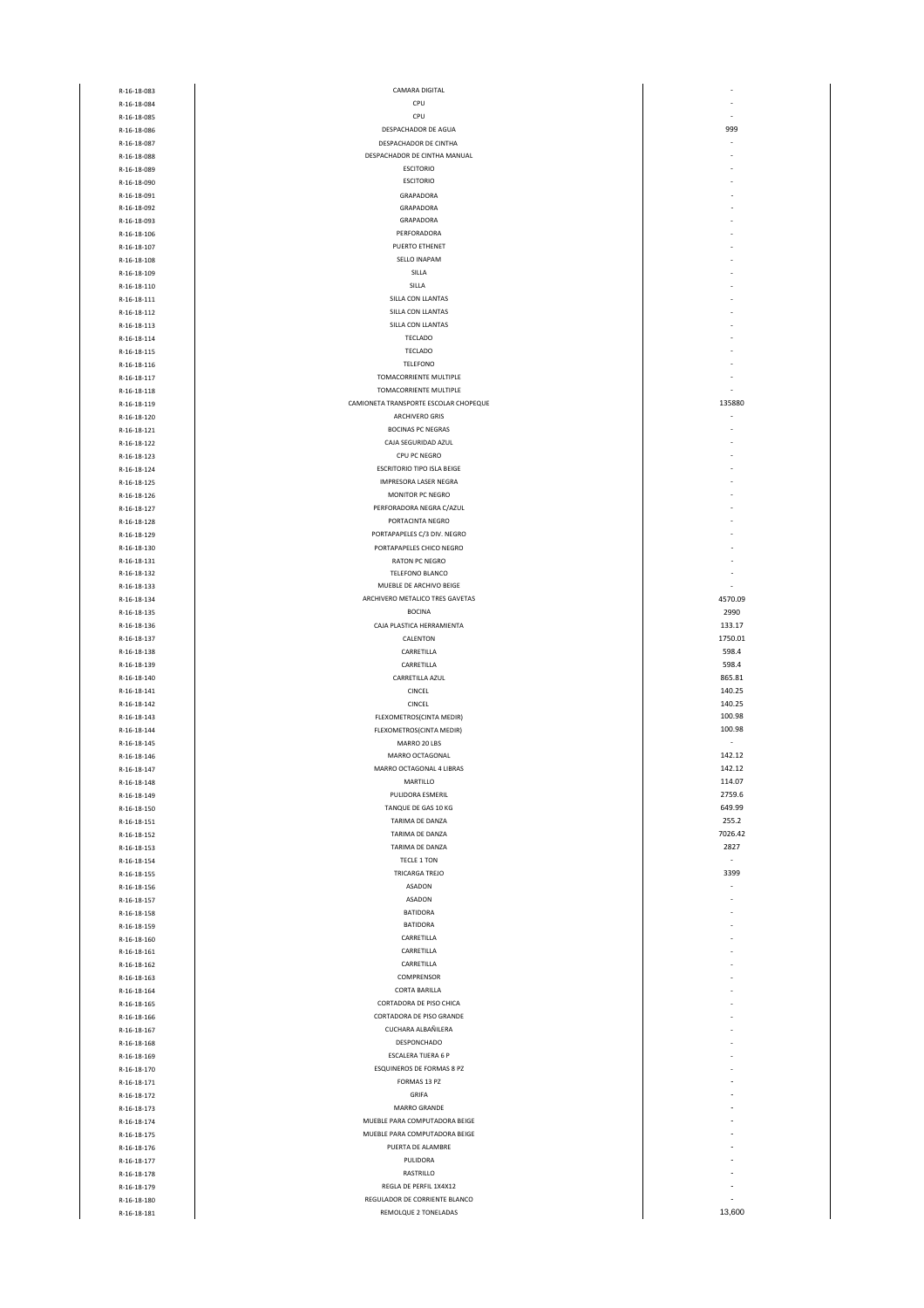| R-16-18-182 | REMOLQUE PARA MAQUINARIA PESADA                 | ٠       |
|-------------|-------------------------------------------------|---------|
|             |                                                 | 310.000 |
| R-16-18-183 | RETROEXCABADORA                                 |         |
| R-16-18-184 | RETROEXCAVADORA                                 | 549,037 |
| R-16-18-185 | SEÑALAMIENTOS                                   |         |
| R-16-18-186 | SERRUCHO ELECTRICO                              |         |
|             |                                                 |         |
| R-16-18-187 | SILLA CON RUEDAS NEGRA                          |         |
| R-16-18-188 | SILLA METALICA NEGRA                            |         |
| R-16-18-189 | TALACHO                                         |         |
| R-16-18-190 | TALADRO                                         |         |
| R-16-18-191 | TALADRO DE PILAS                                |         |
|             | TALADRO ELECTRICO                               |         |
| R-16-18-192 |                                                 |         |
| R-16-18-193 | TRACTO CAMION DOMPE BLANCO                      | 711,750 |
| R-16-18-194 | TRAILA CHICA 1 EJE                              |         |
| R-16-18-195 | VIBRO- RODILLO COMPACTADOR                      | 390,425 |
| R-16-18-196 | CADENA PULIDA 3 M 3/8                           | 498     |
| R-16-18-197 | 1 JUEGO DESARMADORES COMBINADOS 6 PIEZAS        | 284     |
|             |                                                 |         |
| R-16-18-198 | CABLES P/PASAR CORRIENTE CAL. 4X16'             | 275     |
| R-16-18-199 | CABLES PARA PASAR CORRIENTE                     | 355     |
| R-16-18-200 | COMPACTADOR USADO NARANJA                       | 13,920  |
| R-16-18-201 | CUCHARA ALBAÑIL                                 | 59      |
| R-16-18-202 | DADO 1/1X1                                      | 57      |
|             |                                                 | 71      |
| R-16-18-203 | DADO 1/2 " PUNTA HEXAGONAL 7/16"                |         |
| R-16-18-204 | DADO 1/2X13/16                                  | 39      |
| R-16-18-205 | DADO 1/2X15/16                                  | 54      |
| R-16-18-206 | DADO 1/2X3/4                                    | 38      |
| R-16-18-207 | DADO 1/2X7/8                                    | 47      |
| R-16-18-208 | DADO KN LARGO 6 PTS 1/2X15/16                   | 85      |
|             |                                                 |         |
| R-16-18-209 | DADO SURTEK 3/4 X15/16" 12 PT                   | 102     |
| R-16-18-210 | DADOS CORTAS JGO 25 PZ                          | 1,792   |
| R-16-18-211 | DESARMADOR PUNTO MAG 1/4X2-9/16"                | 150     |
| R-16-18-212 | <b>EXTENCION 3/4</b>                            | 172     |
| R-16-18-213 | GATA P/CADENA 5/16--3/8                         | 435     |
|             |                                                 |         |
| R-16-18-214 | IMPRESORA HP BLANCA / GRIS                      | 1,500   |
| R-16-18-215 | <b>INYECTOR DE GRASA</b>                        | 668     |
| R-16-18-216 | <b>INYECTOR DE GRASA</b>                        | 668     |
| R-16-18-217 | JUEGO DE 8 LLAVES ALLEN STANDARD                | 15      |
| R-16-18-218 | JUEGO DE DADOS COMBINADOS Y ACC STS 3/4 23 PZ   | 3,676   |
| R-16-18-219 | JUEGO DE DADOS NEGROS 13 PZ                     | 733     |
|             |                                                 |         |
| R-16-18-220 | JUEGO DE DESARMADORES MANGO PVC 6PZ             | 121     |
| R-16-18-221 | JUEGO DE LLAVE ALLEN 13 PZ                      | 67      |
| R-16-18-222 | JUEGO DE LLAVES 14 PZ                           | 909     |
| R-16-18-223 | JUEGO DE LLAVES ESTANDAR DE 13 PZ               | 1,068   |
| R-16-18-224 | LEVANTADOR MAGNETICO                            | 153     |
| R-16-18-225 | LINTERNA ALUMINIO C/PILAS                       | 122     |
|             |                                                 |         |
| R-16-18-226 | LLAVE PERICA PAVONADA                           | 645     |
| R-16-18-227 | LLAVE PERICA PAVONADA                           | 645     |
| R-16-18-228 | LLAVE TANQUE EMULSION                           | 807     |
| R-16-18-229 | LLAVE TANQUE EMULSION                           | 807     |
| R-16-18-230 | MANERAL 1/2X18 (RACH)                           | 299     |
|             | MANERAL 3/4X20                                  | 755     |
| R-16-18-231 |                                                 |         |
| R-16-18-232 | MANGUERA JARDIN VERDE                           | 482     |
| R-16-18-233 | MANGUERA P/JARDIN 1/2 X 15M                     | 179     |
| R-16-18-234 | MARRO 18 LIBRAS                                 | 813     |
| R-16-18-235 | MARRO C/MANG. MADERA                            | 300     |
| R-16-18-236 | MARRO OCTAGONAL                                 | 164     |
|             | MONITOR PC NEGRO                                | ÷.      |
| R-16-18-237 |                                                 |         |
| R-16-18-238 | MOTOBOMBA 2"                                    | 4,125   |
| R-16-18-239 | ODOMETRO 10 HASTA 1000 M                        | 1,010   |
| R-16-18-240 | PALA CUADRADA C/MANGO FIBRA                     | 143     |
| R-16-18-241 | PALA CUADRADA C/MANGO FIBRA                     | 143     |
| R-16-18-242 | PALA CUADRADA FIBRA Y PCY-F                     | 155     |
| R-16-18-243 | PALA CUADRADA MAG. LAR. FIBRA 2PZ               | 324     |
|             |                                                 |         |
| R-16-18-244 | PALA DE PUNTA C/MANGO FIBRA 48"                 | 162     |
| R-16-18-245 | PALA DE PUNTA C/MANGO FIBRA 48"                 | 162     |
| R-16-18-246 | PINZA MECANICA 6"                               | 150     |
| R-16-18-247 | PINZA MULTIFUNCION                              | 548     |
| R-16-18-248 | PINZA P/ANILLOS                                 | 392     |
|             | PINZA PRESION 5"                                | 109     |
| R-16-18-249 |                                                 |         |
| R-16-18-250 | PISTOLA PULVERIZADORA Y ACCESORIOS              | 383     |
| R-16-18-251 | RACH 1/2                                        | 285     |
| R-16-18-252 | <b>RATON PC NEGRO</b>                           | ÷.      |
| R-16-18-253 | RETROEXCAVADORA                                 | 734,400 |
| R-16-18-254 | REVOLVEDORA DE 1/2 SACO DE CEMENTO CON REMOLQUE | 13,900  |
| R-16-18-255 | TALADRO ROTOMARTILLO                            | 704     |
|             |                                                 |         |
| R-16-18-256 | TANQUE DE MIL LITROS                            | 862     |
| R-16-18-257 | TANQUE DE MIL LITROS                            | 862     |
| R-16-18-258 | TANQUE DE MIL LITROS                            | 862     |
| R-16-18-259 | TANQUE DE MIL LITROS                            | 862     |
| R-16-18-260 | TECLADO PC NEGRO                                | ٠       |
|             | MITSUBISHI 2016                                 | 297,900 |
| R-16-18-261 |                                                 |         |
| R-16-18-262 | ACRILETA                                        | 2,320   |
| R-16-18-263 | CALCULADORA PLATA C/NEGRO                       | ٠       |
| R-16-18-264 | ESCRITORIO TIPO ISLA NEGRO C/CAFÉ               |         |
| R-16-18-265 | IMPRESORA LASER NEGRA                           |         |
| R-16-18-266 | LIBRERO NEGRO C/CAFÉ                            |         |
|             | MESA JUANTAS BLANCA C/NEGRO                     |         |
| R-16-18-267 |                                                 |         |
| R-16-18-268 | MONITOR PC BLANCO C/NEGRO                       | ٠       |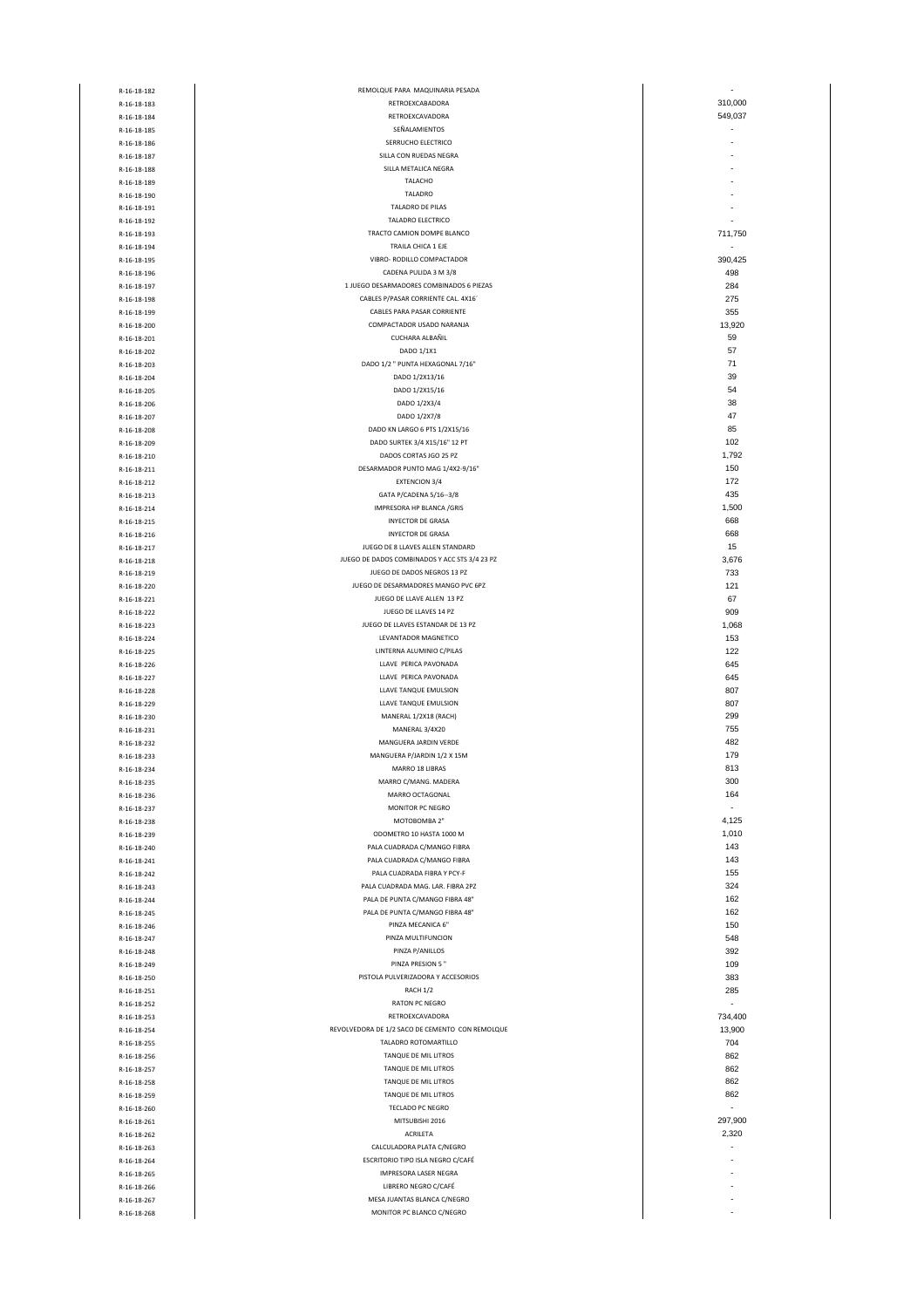| R-16-18-269 | <b>RATON PC</b>                       | $\overline{\phantom{a}}$ |
|-------------|---------------------------------------|--------------------------|
|             |                                       | ÷.                       |
| R-16-18-270 | SILLA CON RUEDAS NEGRA                |                          |
| R-16-18-271 | SILLA DE VISITA                       | 4,040                    |
| R-16-18-272 | SILLA METALICA NEGRA                  | Ĭ.                       |
| R-16-18-273 | SILLA METALICA NEGRA                  | $\overline{\phantom{a}}$ |
|             |                                       |                          |
| R-16-18-274 | SILLA METALICA NEGRA                  |                          |
| R-16-18-275 | SILLA METALICA NEGRA                  |                          |
| R-16-18-276 | SILLON DE PIEL GRANDE NEGRO           | $\overline{\phantom{a}}$ |
|             |                                       |                          |
| R-16-18-277 | SILLON EJECUTIVO GERENCIAL            | 1,971                    |
| R-16-18-278 | TECLADO PC NEGRO                      | ٠                        |
|             | TELEFONO INALAMBRICO                  | 960                      |
| R-16-18-279 |                                       |                          |
| R-16-18-280 | <b>TELEFONO NEGRO</b>                 | ÷.                       |
| R-16-18-281 | COMPUTADORA                           | 9,000                    |
|             |                                       |                          |
| R-16-18-282 | CPU PC NEGRO                          | ÷,                       |
| R-16-18-283 | ESCRITORIO DOBLE TIPO ISLA BEIGE      | ٠                        |
|             | IMPRESORA LASER GRIS C/BLANCO         |                          |
| R-16-18-284 |                                       |                          |
| R-16-18-285 | <b>IMPRESORA LASER NEGRA</b>          |                          |
| R-16-18-286 | MONITOR PC NEGRO                      |                          |
|             | PORTAPAPELES C/2 DIV. NEGRO           |                          |
| R-16-18-287 |                                       |                          |
| R-16-18-288 | RATON                                 | ٠                        |
| R-16-18-289 | RATON PC NEGRO C/GRIS                 |                          |
|             |                                       |                          |
| R-16-18-290 | REGULADOR                             | 236                      |
| R-16-18-291 | SILLA CON RUEDAS NEGRA                | $\overline{\phantom{a}}$ |
| R-16-18-292 | SILLA METALICA NEGRA                  |                          |
|             |                                       |                          |
| R-16-18-293 | SILLA METALICA NEGRA                  |                          |
| R-16-18-294 | SILLA METALICA NEGRA                  |                          |
| R-16-18-295 | <b>TECLADO</b>                        |                          |
|             |                                       |                          |
| R-16-18-296 | TECLADO PC NEGRO                      |                          |
| R-16-18-297 | <b>TELEFONO BEIGE</b>                 |                          |
|             |                                       |                          |
| R-16-18-298 | CALENTON BLANCO                       | 1,941                    |
| R-16-18-299 | <b>IMPRESORA</b>                      | 5,070                    |
| R-16-18-300 | IMPRESORA MULTIFUNCIONAL              | 4,700                    |
|             |                                       |                          |
| R-16-18-301 | SILLA                                 | 1,799                    |
| R-16-18-302 | TANQUE DE GAS 10 KG                   | 699                      |
| R-16-18-303 | 2 SANITARIOS PORTATILES               | 15,488                   |
|             |                                       |                          |
| R-16-18-304 | AMPLIFICADOR PARA CELL                | \$18,207.36              |
| R-16-18-305 | ARBOL NAVIDEÑO                        | \$1,299.00               |
|             | <b>BANCOS PARA PUESTO</b>             | 11875.33                 |
| R-16-18-306 |                                       |                          |
| R-16-18-307 | BANCOS RUSTICOS, BARRA, HIELERAS      | 3518                     |
| R-16-18-308 | CADENAS                               | 18.36                    |
|             | CAMIONETA TRANSPORTE PERSONAL         |                          |
| R-16-18-309 |                                       | 94600                    |
| R-16-18-310 | CANDADO METALICO 45 MM                | 56                       |
| R-16-18-311 | CARPA                                 | \$16,000.00              |
|             |                                       |                          |
| R-16-18-312 | ESCOBA JARDIN (RASTRILLO)             | 63.58                    |
| R-16-18-313 | MURAL FOTOGRAFICO                     | 694.84                   |
| R-16-18-314 | SUBURBAN                              | \$60,000.00              |
|             |                                       |                          |
| R-16-18-315 | SUJETADOR CON MATRACA                 | \$97.03                  |
| R-16-18-316 | SUJETADOR CON MATRACA Y LIGAS P/ LONA | \$249.21                 |
| R-16-18-317 | VAN ECOLINE FORD BLANCA               | \$25,000.00              |
|             |                                       |                          |
| R-16-18-318 | CADENA 16 PIES                        |                          |
|             |                                       | \$200.55                 |
|             | ARCHIVERO MADERA BEIGE                |                          |
| R-16-18-319 |                                       |                          |
| R-16-18-320 | <b>BOCINAS GRIS C/BLANCO</b>          |                          |
| R-16-18-321 | CPU PC NEGRO                          |                          |
| R-16-18-322 | <b>ENGRAPADORA PLATA C/NEGRO</b>      |                          |
|             |                                       |                          |
| R-16-18-323 | ESCRITORIO METALICO CAFÉ              |                          |
| R-16-18-324 | FAX                                   |                          |
|             | MONITOR PC NEGRO                      |                          |
| R-16-18-325 |                                       |                          |
| R-16-18-326 | PERFORADORA NEGRA                     |                          |
| R-16-18-327 | PORTACINTA NEGRO                      |                          |
|             |                                       |                          |
| R-16-18-328 | RATON PC NEGRO                        |                          |
| R-16-18-329 | REGULADOR DE CORRIENTE BLANCO         |                          |
| R-16-18-330 | SILLA CON RUEDAS NEGRA                |                          |
|             | SILLA METALICA NEGRA                  | 550                      |
| R-16-18-331 |                                       |                          |
| R-16-18-332 | SILLA METALICA NEGRA                  | 550                      |
| R-16-18-333 | TECLADO PC NEGRO                      | ä,                       |
|             |                                       |                          |
| R-16-18-334 | MESA DE MADERA DE ENCINO              | 6000                     |
| R-16-18-335 | MUEBLE ARCHIVERO                      | 1566                     |
| R-16-18-336 | PERCHEROS DE CABILDO                  | 1000                     |
|             |                                       |                          |
| R-16-18-337 | SILLA MADERA DE ENCINO                | 1366                     |
| R-16-18-338 | SILLA MADERA DE ENCINO                | 1366                     |
| R-16-18-339 | SILLA MADERA DE ENCINO                | 1366                     |
|             |                                       |                          |
| R-16-18-340 | SILLA MADERA DE ENCINO                | 1366                     |
| R-16-18-341 | SILLA MADERA DE ENCINO                | 1366                     |
| R-16-18-342 | SILLA MADERA DE ENCINO                | 1366                     |
|             |                                       |                          |
| R-16-18-343 | SILLA MADERA DE ENCINO                | 1366                     |
| R-16-18-344 | SILLA MADERA DE ENCINO                | 1366                     |
|             |                                       |                          |
| R-16-18-345 | SILLA MADERA DE ENCINO                | 1366                     |
| R-16-18-346 | SILLA MADERA DE ENCINO                | 1366                     |
| R-16-18-347 | SILLA MADERA DE ENCINO                | 1366                     |
|             |                                       |                          |
| R-16-18-348 | SILLA MADERA DE ENCINO                | \$1,366.00               |
| R-16-18-349 | SILLA METALICA CAFÉ                   | ٠                        |
|             |                                       |                          |
| R-16-18-350 | APARATO CONMUTADOR                    |                          |
| R-16-18-351 | ARCHIVERO 2 CAJONES GRIS              |                          |
| R-16-18-352 | ARCHIVERO 4 CAJONES BEIGE             |                          |
|             |                                       |                          |
| R-16-18-353 | ARCHIVERO 4 CAJONES GRIS              | ÷.                       |
| R-16-18-354 | CALENTONES DE SOMBRILLA               | 6080.81                  |
| R-16-18-355 | CONMUTADOR BLANCO                     |                          |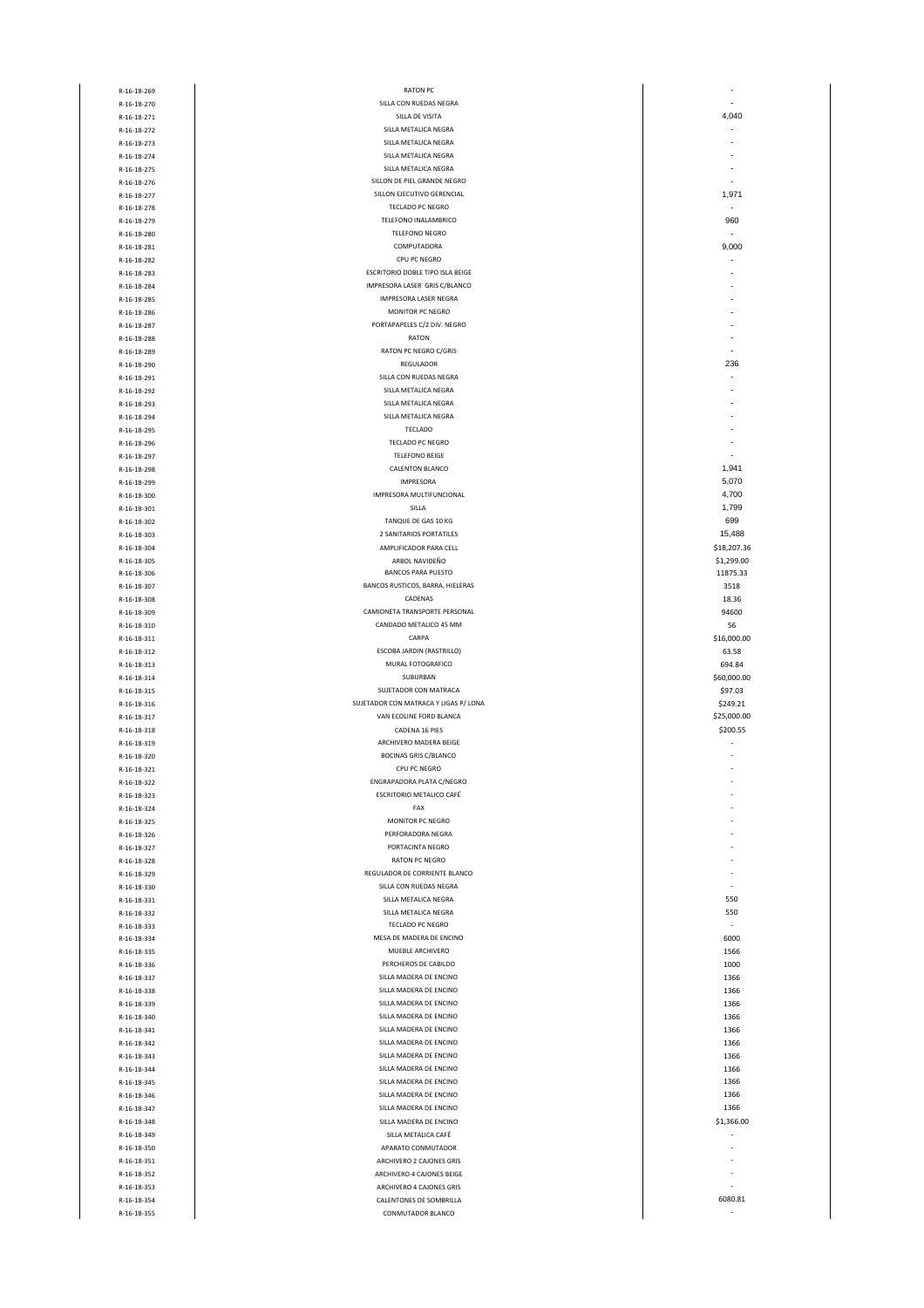| R-16-18-356                | <b>ESCRITORIO TIPO ISLA BEIGE</b>                   |                              |
|----------------------------|-----------------------------------------------------|------------------------------|
| R-16-18-357                | FAX                                                 |                              |
| R-16-18-358                | IMPRESORA MULTIFUNCINAL, LAPTOP,                    | 21784                        |
| R-16-18-359                | MODEM NEGRO<br>PERFORADORA NEGRA                    |                              |
| R-16-18-360                | PORTACINTA NEGRO                                    |                              |
| R-16-18-361<br>R-16-18-362 | REGULADOR DE CORRIENTE NEGRO                        |                              |
| R-16-18-363                | RELOJ CHECADOR                                      | 2668                         |
| R-16-18-364                | SILLA CON RUEDAS NEGRA                              |                              |
| R-16-18-365                | SILLA CON RUEDAS NEGRA                              |                              |
| R-16-18-366                | SILLA EJECUTIVA                                     | 601                          |
| R-16-18-367                | SILLA EJECUTIVA                                     | 601                          |
| R-16-18-368                | SILLA EJECUTIVA                                     | 601                          |
| R-16-18-369                | SILLA EJECUTIVA                                     | 601                          |
| R-16-18-370                | TOMA INTERNET BLANCO C/NEGRO                        |                              |
| R-16-18-371                | TOMA INTERNET C/8 TERMINALES BLANCO                 |                              |
| R-16-18-372                | VENTILADORES                                        | 1396.02<br>161,939,704       |
| R-16-18-373                | CAMION BLANCO<br>RADIO PORTATIL                     |                              |
| R-16-18-374<br>R-16-18-375 | AMBULANCIA BLANCO C/VERDE(COMODATO CRUZ AMBAR)      | \$2,600.00                   |
| R-16-18-376                | AMBULANCIA EQUIPADA                                 | \$270,000.00                 |
| R-16-18-377                | <b>ARCHIVERO GRIS</b>                               |                              |
| R-16-18-378                | ARMERO NEGRO                                        |                              |
| R-16-18-379                | CAJA SEGURIDAD AZUL                                 |                              |
| R-16-18-380                | CALENTON A GAS NEGRO                                |                              |
| R-16-18-381                | CARABINA 0.30MM                                     |                              |
| R-16-18-382                | CARABINA 2.23MM                                     |                              |
| R-16-18-383                | CARABINA 2.23MM                                     |                              |
| R-16-18-384                | CARABINA 2.23MM                                     |                              |
| R-16-18-385                | CHIMENEA SENCILLA NEGRA                             | 2005                         |
| R-16-18-386                | CPU PC NEGRO                                        | ÷,                           |
| R-16-18-387                | DESPACHADOR DE AGUA                                 | 3340                         |
| R-16-18-388                | <b>ENGRAPADORA NEGRA</b><br><b>ESCRITORIO BEIGE</b> |                              |
| R-16-18-389<br>R-16-18-390 | FUENTE DE PODER                                     |                              |
| R-16-18-391                | <b>FUENTE DE PODER</b>                              |                              |
| R-16-18-392                | <b>IMPRESORA LASER GRIS</b>                         |                              |
| R-16-18-393                | <b>INTATREC 9MM</b>                                 |                              |
| R-16-18-394                | MONITOR PC NEGRO                                    |                              |
| R-16-18-395                | MULTIFUNCIONAL                                      | 3300                         |
| R-16-18-396                | MULTIFUNCIONAL                                      | \$3,600.00                   |
| R-16-18-397                | PISTOLA ESCUADRA 9MM                                | ÷                            |
| R-16-18-398                | PISTOLA ESCUADRA 9MM                                |                              |
| R-16-18-399                | PISTOLA ESCUADRA 9MM                                |                              |
| R-16-18-400                | PISTOLA ESCUADRA 9MM                                |                              |
| R-16-18-401                | PISTOLA ESCUADRA 9MM                                |                              |
| R-16-18-402                | PISTOLA ESCUADRA 9MM                                |                              |
| R-16-18-403                | RADIO BASE<br>RADIO MÓVIL                           |                              |
| R-16-18-404<br>R-16-18-405 | RADIO MÓVIL                                         |                              |
| R-16-18-406                | RADIO MÓVIL                                         |                              |
| R-16-18-407                | RADIO MÓVIL                                         |                              |
| R-16-18-408                | RADIO MÓVIL                                         |                              |
| R-16-18-409                | RADIO MÓVIL                                         |                              |
| R-16-18-410                | RADIO MÓVIL                                         |                              |
| R-16-18-411                | <b>RADIO PORTATIL</b>                               | 2700                         |
| R-16-18-412                | RADIO PORTÁTIL                                      |                              |
| R-16-18-413                | RADIO PORTÁTIL                                      |                              |
| R-16-18-414                | RADIO PORTÁTIL                                      |                              |
| R-16-18-415                | RADIO PORTÁTIL                                      |                              |
| R-16-18-416<br>R-16-18-417 | RADIO PORTÁTIL<br>RADIO PORTÁTIL                    |                              |
| R-16-18-418                | RAM 1500 4*2 AUTOMATICA                             | \$313,919.00                 |
| R-16-18-419                | <b>RATON PC NEGRO</b>                               |                              |
| R-16-18-420                | REGULADOR DE CORRIENTE NEGRO                        |                              |
| R-16-18-421                | REGULADOR DE CORRIENTE RBS NEGRO                    |                              |
| R-16-18-422                | REVOLVER 38 SPECIAL                                 |                              |
| R-16-18-423                | REVOLVER 38 SPECIAL                                 |                              |
| R-16-18-424                | SILLA CON RUEDAS NEGRA                              |                              |
| R-16-18-425                | SILLA METALICA NEGRA                                |                              |
| R-16-18-426                | SILLA METALICA NEGRA                                |                              |
| R-16-18-427                | SILLA METALICA NEGRA                                |                              |
| R-16-18-428                | TECLADO PC NEGRO                                    |                              |
| R-16-18-429                | VENTILADOR DE PISO                                  | \$399.00                     |
| R-16-18-430<br>R-16-18-431 | MITSUBISHI 2016<br>MITSUBISHI 2017 BLANCO           | \$297,900.00<br>\$320,400.00 |
| R-16-18-432                | BOLA DE JALON 2"X1"X3" 6000LBS                      | \$219.73                     |
| R-16-18-433                | CABLES PARA PASAR CORRIENTE                         | \$237.49                     |
| R-16-18-434                | CABLES PARA PASAR CORRIENTE                         | \$237.49                     |
| R-16-18-435                | CABLES PARA PASAR CORRIENTE                         | \$237.49                     |
| R-16-18-436                | CABLES PARA PASAR CORRIENTE                         | \$237.49                     |
| R-16-18-437                | CAMARAS DE VIGILANCIA                               | \$9,048.00                   |
| R-16-18-438                | CANDADO METALICO 45 MM                              | \$98.18                      |
| R-16-18-439                | COMPUTADORA                                         | \$6,615.33                   |
| R-16-18-440                | DISCO DURO EXTERNO                                  | \$1,960.00                   |
| R-16-18-441                | <b>EXTENCION ELECTRICA</b>                          | \$93.50                      |
| R-16-18-442                | FLEXOMETRO(CINTA MEDIR)                             | \$121.55                     |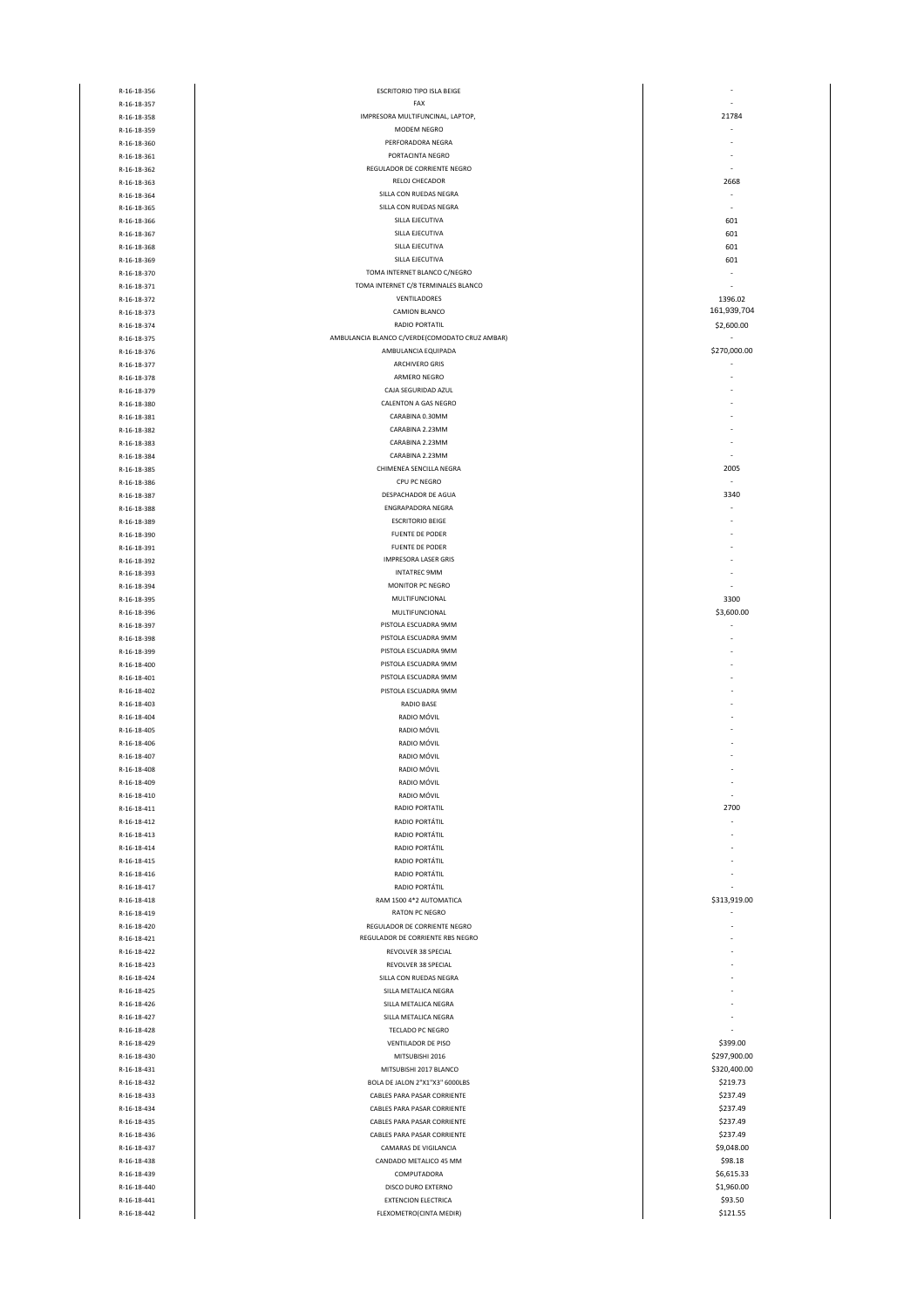| R-16-18-443 | <b>IMPRESORA</b>                     | \$1,500.00   |
|-------------|--------------------------------------|--------------|
| R-16-18-444 | MANGUERA CONEXION Y REGULADOR DE GAS | \$279.68     |
| R-16-18-445 | MULTICONECTOR                        | \$83.22      |
| R-16-18-446 | PLUVIOMETRO 5" DE VIDRIO             |              |
|             |                                      | \$39.27      |
| R-16-18-447 | PLUVIOMETRO 5" DE VIDRIO             | \$39.27      |
| R-16-18-448 | PLUVIOMETRO 5" DE VIDRIO             | \$39.27      |
| R-16-18-449 | PLUVIOMETRO 5" DE VIDRIO             | \$39.27      |
|             |                                      |              |
| R-16-18-450 | PLUVIOMETRO 5" DE VIDRIO             | \$39.27      |
| R-16-18-451 | PLUVIOMETRO 5" DE VIDRIO             | \$39.27      |
| R-16-18-452 | TELEFONO                             | \$670.00     |
|             |                                      |              |
| R-16-18-453 | CAMIONETA EXPRESS                    | \$55,000.00  |
| R-16-18-454 | ESCALERA DE FIBRA                    | ä,           |
| R-16-18-455 | MOCHILA PARA FUMIGAR                 |              |
| R-16-18-456 | MOCHILA PARA FUMIGAR                 |              |
|             |                                      |              |
| R-16-18-457 | ANDAMIO DE PTR DE 11/2 P             |              |
| R-16-18-458 | ANDAMIO DE PTR DE 11/2 P             |              |
| R-16-18-459 | ANDAMIO DE PTR DE 11/2 P             |              |
|             |                                      |              |
| R-16-18-460 | ANDAMIO DE PTR DE 11/2 P             |              |
| R-16-18-461 | ANDAMIO DE PTR DE 11/2 P             |              |
| R-16-18-462 | ANDAMIO DE PTR DE 11/2 P             |              |
|             |                                      |              |
| R-16-18-463 | ANDAMIO DE PTR DE 11/2 P             |              |
| R-16-18-464 | <b>BARRA TRUPER</b>                  |              |
| R-16-18-465 | CANASTA ALUMBRADO PUBLICO            |              |
| R-16-18-466 | CINTURON ALUMBRADO PUBLICO           |              |
|             |                                      |              |
| R-16-18-467 | <b>COMPRESOR DE AIRE</b>             | \$2,237.00   |
| R-16-18-468 | CRIBA DE ARENA                       |              |
| R-16-18-469 | CRIBA DE ARENA                       |              |
|             |                                      |              |
| R-16-18-470 | CRIBA DE ARENA                       |              |
| R-16-18-471 | DESMELAZADORA                        | \$6,728.00   |
| R-16-18-472 | ESCALERA DE ALUMINIO                 |              |
|             |                                      |              |
| R-16-18-473 | ESCALERA DE ALUMINIO                 |              |
| R-16-18-474 | ESCALERA DE ALUMINIO                 |              |
| R-16-18-475 | ESCALERA DE ALUMINIO                 |              |
| R-16-18-476 | ESCUADRA GRANDE                      |              |
|             |                                      |              |
| R-16-18-477 | <b>EXPULSADOR DE CLORO</b>           |              |
| R-16-18-478 | EXPULSADOR DE CLORO                  |              |
| R-16-18-479 | <b>EXPULSADOR DE CLORO</b>           |              |
|             |                                      |              |
| R-16-18-480 | EXPULSADOR DE CLORO                  |              |
| R-16-18-481 | <b>EXTENCION CHICA</b>               |              |
| R-16-18-482 | EXTENCION GRANDE CABLE NO. 8         |              |
|             |                                      |              |
| R-16-18-483 | FOCOS AHORRADORES LARGOS 7 PZS       |              |
| R-16-18-484 | HACHA                                |              |
| R-16-18-485 | HACHA                                |              |
| R-16-18-486 | HORQUILLA                            |              |
|             |                                      |              |
| R-16-18-487 | MANGUERA DE 2" VERDE                 |              |
| R-16-18-488 | MAQUINA ROTOPLUS                     |              |
| R-16-18-489 | MARRO CHICO TRUPER                   |              |
|             |                                      |              |
| R-16-18-490 | <b>MARRO GRANDE</b>                  |              |
| R-16-18-491 | MOTO SIERRA                          |              |
| R-16-18-492 | NIVEL                                |              |
| R-16-18-493 | NIVEL                                |              |
|             |                                      |              |
| R-16-18-494 | PALA CUADRADA CHICA                  |              |
| R-16-18-495 | PALA CUADRADA TRUPER                 |              |
| R-16-18-496 | PALA CUADRADA TRUPER                 |              |
|             |                                      |              |
| R-16-18-497 | PALA PUNTA CHICA                     |              |
| R-16-18-498 | PALA PUNTA CHICA                     |              |
| R-16-18-499 | PATA DE ANDAMIO                      |              |
|             |                                      |              |
| R-16-18-500 | PATA DE ANDAMIO                      |              |
| R-16-18-501 | PATA DE ANDAMIO                      |              |
| R-16-18-502 | PATA DE ANDAMIO                      |              |
| R-16-18-503 | PENDULO CORTAR HIERRO                |              |
|             |                                      |              |
| R-16-18-504 | PICK UP FORD LOBO BLANCA             | \$140,000.00 |
| R-16-18-505 | PICK UP ROJA                         | \$266,527.02 |
| R-16-18-506 | PIPA BLANCA                          | ÷,           |
| R-16-18-507 | PISTOLA PARA SILICON                 |              |
|             |                                      |              |
| R-16-18-508 | PISTOLA PARA SILICON                 |              |
| R-16-18-509 | PLANA MADERA                         |              |
| R-16-18-510 | PUERTAS DE TAMBOR 6 PZS              |              |
|             |                                      |              |
| R-16-18-511 | REFLECTOR DE VAPOR DE SODIO 110 VOLT |              |
| R-16-18-512 | REFLECTOR DE VAPOR DE SODIO 220 VOLT |              |
| R-16-18-513 | RONDANA                              |              |
|             |                                      |              |
| R-16-18-514 | SERRUCHO                             |              |
| R-16-18-515 | SERRUCHO                             |              |
| R-16-18-516 | SOGA GRUESA                          |              |
| R-16-18-517 | SOPLETE PARA COBRE                   |              |
|             |                                      |              |
| R-16-18-518 | <b>TALACHO TRUPER</b>                |              |
| R-16-18-519 | <b>TALACHO TRUPER</b>                |              |
| R-16-18-520 | <b>TALACHO TRUPER</b>                |              |
|             |                                      | J.           |
| R-16-18-521 | TE GALVANIZADA 3 PULGADAS            |              |
| R-16-18-522 | TRAILA REMOLQUES DEL NORTE           | ÷            |
| R-16-18-523 | CARETA SOLDAR                        | \$141.19     |
|             |                                      |              |
| R-16-18-524 | CIERRA CIRCULAR                      | \$178.59     |
| R-16-18-525 | <b>CORTADOR DE HIERBA 30"</b>        | \$137.20     |
| R-16-18-526 | CORTADORA DE SACATE                  | \$2,000.00   |
| R-16-18-527 | CORTADORA DE SACATE CURVA            | \$2,000.00   |
|             |                                      |              |
| R-16-18-528 | DESARMADOR 1/4" X 4" CRUZ M/HULE     | \$26.18      |
| R-16-18-529 | DESARMADOR 1/4" X4" PLANO            | \$24.31      |
|             |                                      |              |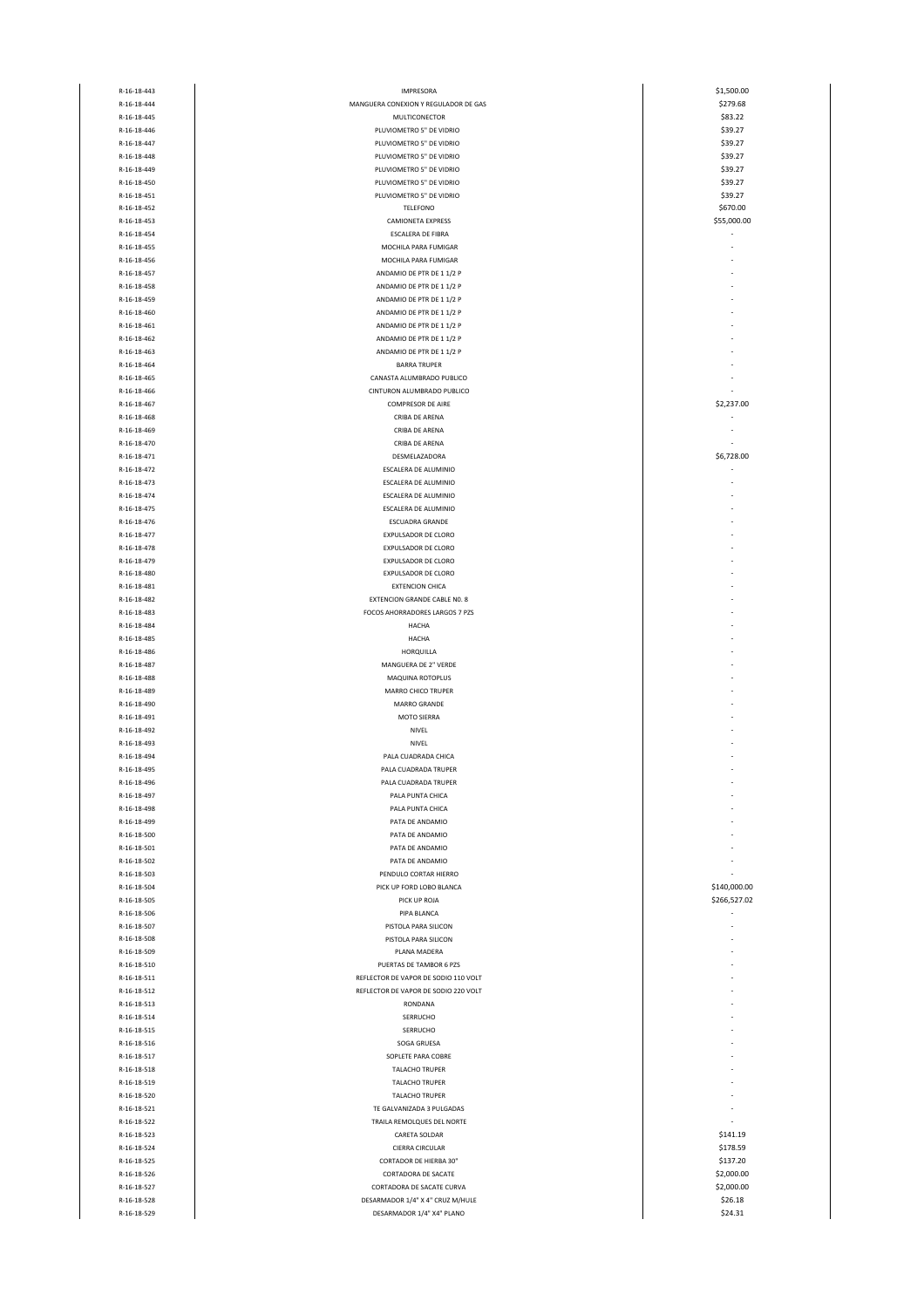| R-16-18-530                | DESBROZADORA                                  | \$2,791.11   |
|----------------------------|-----------------------------------------------|--------------|
| R-16-18-531                | DESBROZADORA                                  | \$2,791.11   |
|                            |                                               |              |
| R-16-18-532                | <b>ESCALERA TIJERA</b>                        | \$2,781.00   |
| R-16-18-533                | ESMERILADORA                                  | \$607.00     |
| R-16-18-534                | ESMERILADORA ANGULAR                          | \$1,452.99   |
| R-16-18-535                | ESTETOSCOPIO                                  | \$450.00     |
| R-16-18-536                | FLEXOMETRO(CINTA MEDIR)                       | \$256.19     |
| R-16-18-537                | GUADAÑA TIPO AUSTRIACA 26"                    | \$632.06     |
| R-16-18-538                | HORQUILLA 5 PICOS                             | \$325.00     |
|                            |                                               |              |
| R-16-18-539                | JUEGO DE LLAVE ALLEN 7 PZ                     | \$107.00     |
| R-16-18-540                | LLANA LISA MANGO PLASTICO                     | \$173.91     |
| R-16-18-541                | LLANA MANGO MADERA 11"                        | \$103.00     |
| R-16-18-542                | LLAVE COMBINADA 11PZS                         | \$552.59     |
| R-16-18-543                | LLAVE ESTILSON                                | \$418.88     |
| R-16-18-544                | LONA AZUL                                     | \$191.00     |
|                            |                                               |              |
| R-16-18-545                | MAQUINA PARA SOLDAR, TORNILLO, PINZA P/TIERRA | \$2,422.63   |
| R-16-18-546                | MARTILLO                                      | \$99.11      |
| R-16-18-547                | MOCHILA PARA FUMIGAR                          | \$1,190.00   |
| R-16-18-548                | MOCHILA PARA FUMIGAR                          | \$1,190.00   |
| R-16-18-549                | MOTOSIERRA                                    | \$3,286.50   |
|                            |                                               |              |
| R-16-18-550                | PALA REDONDA                                  | \$160.82     |
| R-16-18-551                | PALA REDONDA                                  | \$160.82     |
| R-16-18-552                | PINZA ELECTRICISTA 6"                         | \$105.66     |
| R-16-18-553                | PINZA PRESION 10"                             | \$141.19     |
| R-16-18-554                | PINZA PUNTA Y CORTE 7"                        | \$88.83      |
| R-16-18-555                | PISTOLA P/SILICON                             | \$56.10      |
|                            |                                               |              |
| R-16-18-556                | PROBADOR DE VOLTAGR 110/380 AC/DC             | \$62.65      |
| R-16-18-557                | RASTRILLO                                     | \$113.14     |
| R-16-18-558                | RASTRILLO METALICO                            | \$124.36     |
| R-16-18-559                | SIERRA ELECTRICA                              | \$1,385.67   |
| R-16-18-560                | TALADRO ROTOMARTILLO 1/2 4.7A 550W 3100RPM    | \$670.40     |
| R-16-18-561                | TELEFONO CELULAR                              | \$1,009.01   |
|                            |                                               |              |
| R-16-18-562                | ARCHIVERO GRIS                                |              |
| R-16-18-563                | <b>BOCINAS PC NEGRAS</b>                      |              |
| R-16-18-564                | CALCULADORA BLANCA C/NEGRO                    |              |
| R-16-18-565                | <b>CALENTON NEGRO</b>                         |              |
| R-16-18-566                | CAMARA DIGITAL AZUL                           |              |
|                            |                                               |              |
| R-16-18-567                | CPU PC NEGRO                                  |              |
| R-16-18-568                | ENGARGOLADORA NEGRO/GRIS                      | \$6,100.00   |
| R-16-18-569                | ESCRITORIO MADERA CAFÉ                        |              |
| R-16-18-570                | <b>IMPRESORA GRIS</b>                         |              |
| R-16-18-571                | IMPRESORA GRIS C/BLANCO                       |              |
| R-16-18-572                | MONITOR PC NEGRO                              |              |
|                            | MUEBLE PARA COMPUTADORA BEIGE                 |              |
| R-16-18-573                |                                               |              |
| R-16-18-574                | PERFORADORA NEGRA C/PLATA                     |              |
| R-16-18-575                | PORTACINTA NEGRO                              |              |
| R-16-18-576                | <b>RATON PC NEGRO</b>                         |              |
| R-16-18-577                | SILLA CON RUEDAS NEGRA                        |              |
| R-16-18-578                | SILLA METALICA VERDE                          |              |
|                            | SILLA METALICA VERDE                          |              |
| R-16-18-579                |                                               |              |
| R-16-18-580                | SILLA SECRETARIAL                             | \$999.00     |
| R-16-18-581                | SUMADORA BEIGE                                |              |
| R-16-18-582                | TANQUE GAS BLANCO                             |              |
| R-16-18-583                | <b>TECLADO PC NEGRO</b>                       |              |
| R-16-18-584                | TELEFONO BLANCO                               |              |
|                            |                                               |              |
| R-16-18-585                | TELEFONO CELULAR                              | \$4,499.00   |
| R-16-18-586                | <b>VENTILADOR BLANCO</b>                      |              |
| R-16-18-587                | <b>ARCHIVERO GRIS</b>                         |              |
| R-16-18-588                | <b>ARCHIVERO GRIS</b>                         |              |
| R-16-18-589                | <b>BOCINAS BLANCO C/GRIS</b>                  |              |
| R-16-18-590                | CAJA FUERTE NEGRA                             |              |
| R-16-18-591                | CALCULADORA GRIS                              |              |
|                            |                                               |              |
| R-16-18-592                | CALCULADORA NEGRA                             |              |
| R-16-18-593                | CALENTON A LUZ                                | \$1,065.90   |
| R-16-18-594                | CAMIONETA BLANCA                              | \$214,900.00 |
| R-16-18-595                | COMPUTADORA, TECLADO RATON BLANCA             | \$9,000.00   |
| R-16-18-596                | DISCO DURO NEGRO                              | \$1,500.00   |
| R-16-18-597                | <b>ESCRITORIO METALICO GRIS</b>               |              |
|                            |                                               |              |
| R-16-18-598                | ESCRITORIO TIPO ISLA GRIS OSCURO              |              |
| R-16-18-599                | <b>ESCRITORIO TIPO ISLA BEIGE</b>             |              |
| R-16-18-600                | ESCRITORIO TIPO ISLA GRIS OSCURO              |              |
| R-16-18-601                | ESTANTE ARMABLE                               | \$390.00     |
| R-16-18-602                | <b>FUENTE DE PODER</b>                        | \$1,200.00   |
| R-16-18-603                | IMPRESORA HP BLANCA /GRIS                     | \$1,500.00   |
|                            |                                               |              |
| R-16-18-604                | IMPRESORA MULTIFUNCIONAL                      | \$3,000.00   |
| R-16-18-605                | <b>IMPRESORA NEGRA</b>                        |              |
| R-16-18-606                | <b>LIBRERO NEGRO</b>                          |              |
| R-16-18-607                | MONITOR PC NEGRO                              |              |
| R-16-18-608                | PAQUETE CONTPAQi                              | \$6,020.40   |
| R-16-18-609                | PERFORADORA GRIS                              |              |
|                            |                                               |              |
| R-16-18-610                | PERFORADORA NEGRA                             |              |
| R-16-18-611                | PORTACINTA NEGRO                              |              |
| R-16-18-612                | PORTACINTA NEGRO                              |              |
| R-16-18-613                |                                               |              |
|                            | PORTAPAPELES C/3 DIV. NEGRO                   |              |
|                            |                                               |              |
| R-16-18-614                | PORTAPAPELES C/4 DIV. NEGRO                   |              |
| R-16-18-615<br>R-16-18-616 | <b>RACK 6 REPISAS</b><br>RATON BLANCO         | \$1,916.84   |